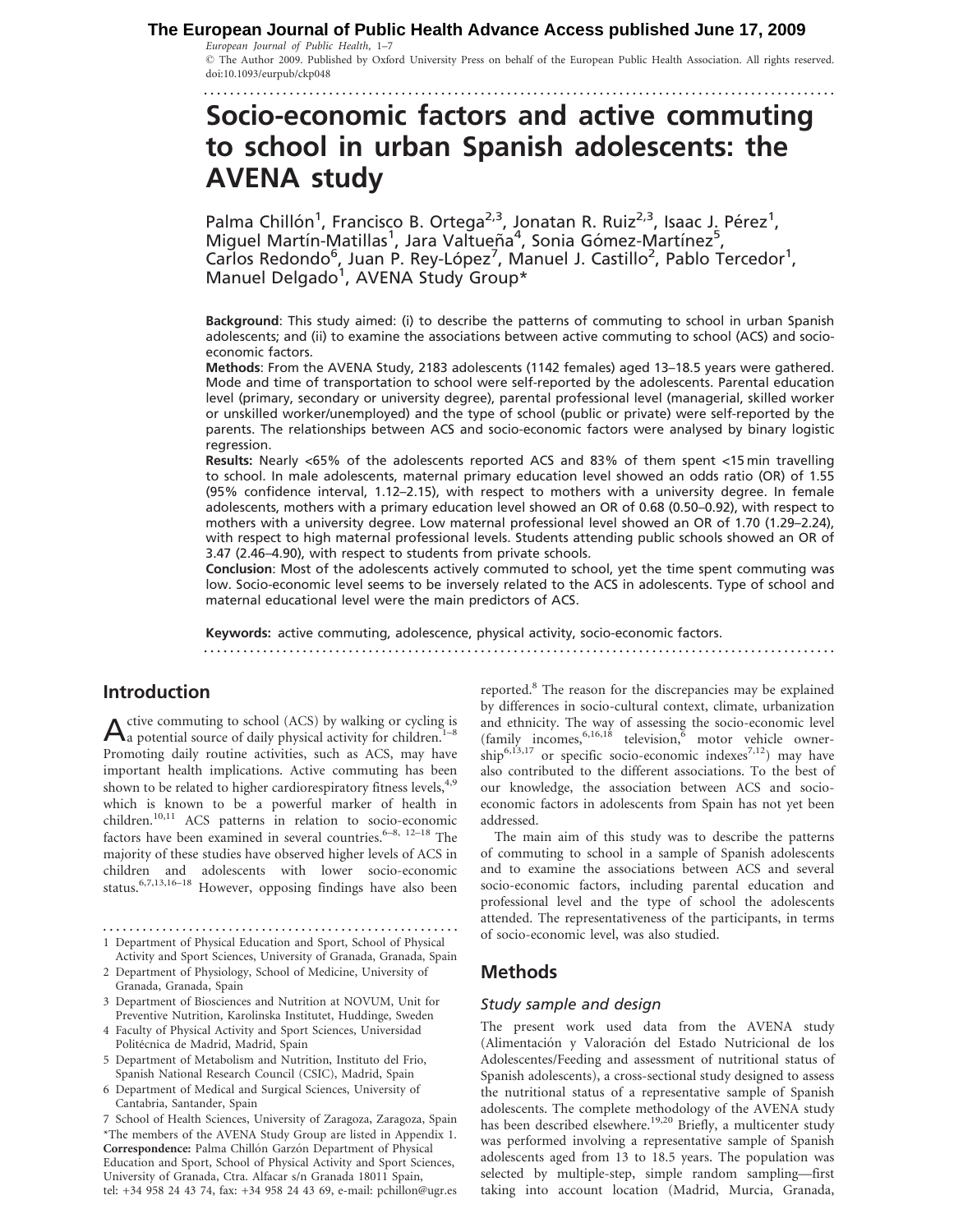Santander and Zaragoza) and then by random assignment of the school within each city. The cities were chosen according to the population rate (more than 100 000 inhabitants), geographical location in the country (north–south gradient, in order to be representative) and taking into account a main practical issue, the presence of a qualified research group in the city. Sample size was stratified by age and sex. The socioeconomic variable was considered to be associated to location within the city and type of school. As the selection of schools was done by random selection proportionally to the number of schools in each city district, guaranteeing the presence of almost one school per district, the socio-economic variable was also considered to be randomly assigned. After analysis of the data, this method has proven to be adequate, as the socio-economic status of our sample has a normal distribution according to the distribution in the Spanish society. To calculate the number of adolescents to be included in the AVENA study in order to guarantee a representative sample of the whole country, we selected the variable with the greatest variance for this age group from the data published in the literature at the time the study was planned; that was body mass index.<sup>21</sup> The sampling was determined for the distribution of this variable; the CI was established at 95% with an error  $\pm 0.25$ %. The minimum subject population was established at 1750. The sample was oversized in order to prevent later loss of information and because technically it was necessary to perform fieldwork in complete classrooms. The final number of subjects included in the AVENA Study was 2859 adolescents.

In the present work, only those individuals who had complete and valid data on self-reported commuting to school were included, i.e. 2183 adolescents (1041 males and 1142 females). These subjects were equally distributed by the five cities and proportionally by gender and age (13, 14, 15, 16 and 17–18.5 years). The study sample was considered urban, since all the subjects lived in cities. In order to examine any potential differences between the adolescents included in this study and the total AVENA sample, one-way analysis of variance (ANOVA) was performed for weight, height and body mass index (variables with the highest percentage of valid data in AVENA study). No differences were found between the adolescents included in this study and those excluded of it according to these variables.

Parents and school supervisors were informed by letter about the nature and purpose of the study and written informed consent was required. The study protocol was designed and followed in accordance with the ethical standards laid down in the 1964 Declaration of Helsinki (amended in Hong-Kong in 1989 and in Edinburgh in 2000), and was approved by the Review Committee for Research Involving Human Subjects of the Hospital Universitario Marqués de Valdecilla (Santander, Spain).

#### Active commuting to school

Mode and time of transportation to school were recorded by a self-report questionnaire.<sup>22</sup> The questions regarding transportation were: 'How do you usually travel to school?' and 'How long does it usually take you to travel from home to school?' Response options to the former question included car, walking, biking, bus/subway, motorcycle or other. Response options to the latter question included  $\leq$ 15 min, 15–30 min, from 30 to 60 min or >60 min. The adolescents were classified to the ACS group if they travelled to school either by walking or biking; or to the non-ACS group if they commuted to school by car, bus/subway or motorcycle. In accordance with the majority of previous studies,  $2-4,6,8,12,13$ 

the time spent commuting to school was not considered when grouping as ACS or non-ACS.

## Socio-economic factors

#### Parental education level

Both parents were asked to fill in a questionnaire about their education level. One of three possible answers from: primary school, secondary school/technical training or university training, could be chosen. The minimum training period in the Spanish education system was 8 years for primary school, 4 years for secondary school/technical training and 3 years for university training.

#### Parental professional level

Both parents were asked to answer a series of questions concerning their current occupation. The questions were adapted from, and classified according to, the recommendations of the Spanish Society of Epidemiology.23–25 Three categories of parental professional levels were established: managerial (I–II), skilled worker (III–IV) and unskilled worker/unemployed (V). These three categories shall be referred to as high, medium and low professional level, respectively.

## Type of school

The schools were classified into two groups. Public schools were defined as those funded by the national government; whereas private schools were defined as not being funded by the national government.

## Comparison between the sampled families and national data, according to socio-economic status

The representativeness of the participants in the AVENA study, in terms of socio-economic status, was examined by comparing three socio-economic factors (parental education level, parental professional level and type of school) collected in AVENA to national data obtained from the Spanish National Institute of Statistics;<sup>26,27</sup> both sets of data were collected in 2000–2002. Since 99.6% of fathers and 99.9% of mothers from AVENA study belonged to the 30–64 age group, only 30- to 64-year olds were selected from the national population data set.

#### Statistical analysis

Gender and age differences on the socio-economic factors were analysed by Chi-squared tests.

Associations of ACS with gender, age and socio-economic factors (parental education level, parental profession level and type of school) were studied using binary logistic regression analysis. ACS was entered into the models as the dependent variable and age, sex and one of the socio-economic variables as independent variables. The socio-economic variables were analysed separately in all the models in order to avoid multicollinearity. Previously, interactions between ACS and socio-economic variables with age and gender were studied. A significant interaction between gender and maternal educational level was found; therefore, the analysis involving this variable was separately performed for males and females. The other two socio-economic factors were analysed for the entire sample and controlled by gender and age. The reference groups were the university level for parental education, the high level (managerial, social class I–II) for parental profession, and the private school for type of school.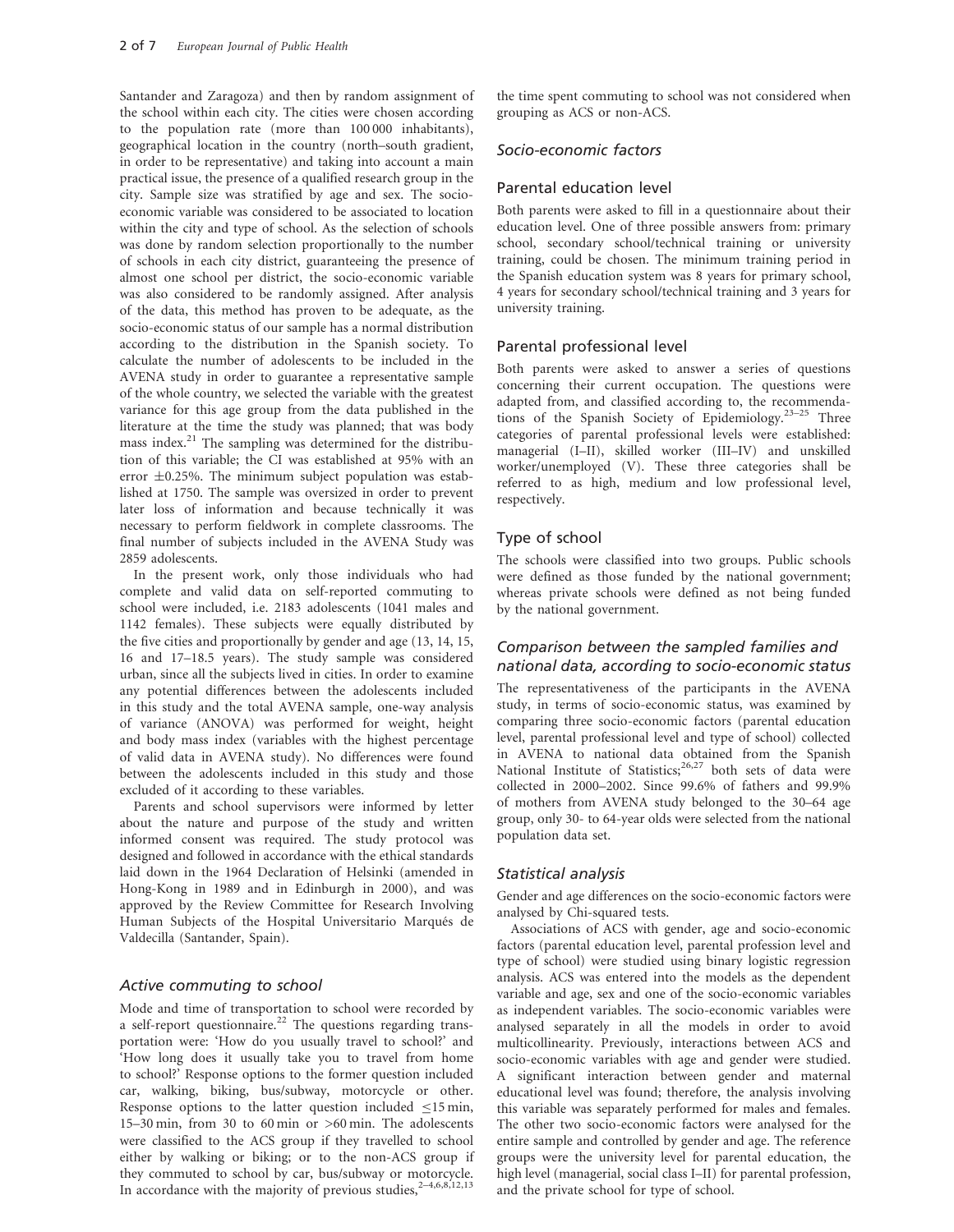

Figure 1 Commuting modes to school by gender



Figure 2 ACS (includes walking and biking) by age groups and gender

The significance level was 5% and all calculations were performed using SPSS v.15.0 software for Windows.

## **Results**

#### Commuting to school patterns

Descriptive data on the patterns of commuting to school patterns are shown in Figures 1 and 2. The majority of the adolescents reported walking to school [64.3%, confidence interval (CI): 62.3–66.3] and the minority reported biking to school (0.5%, CI: 0.2–0.8). In terms of the non-active means of transport to school 17.3% (CI: 15.7–18.9) of the adolescents travelled by bus or subway, 14.7% (CI: 13.3–16-3) travelled by car and 3.1% (CI: 2.4–3.9) travelled by motorcycle. Of the adolescents classified as ACS, 83.3% (CI: 81.3–85.2) spent <15 min actively travelling to their school.

## Associations between ACS and socio-economic factors

Odds ratios (ORs) and 95% CI for ACS according to gender, age and socio-economic factors are shown in Table 1. The odds of being classified as ACS was higher among the females compared with the males (OR: 1.28, 95% CI: 1.05–1.53). Setting the 13-year old age group as the reference group, the odds of being classified as ACS tended to decrease with increasing age. Specifically, significant differences were found Table 1 ORs for ACS according to gender, age and socioeconomic factors (parental educational and professional levels and type of school)

|                                                   | <b>ACS</b> |                                            |             |  |  |
|---------------------------------------------------|------------|--------------------------------------------|-------------|--|--|
|                                                   | ΟR         | 95% CI                                     | P           |  |  |
| Gender<br>Male                                    | 1          | Reference                                  |             |  |  |
| Female                                            | 1.28       | 1.05-1.53                                  | 0.006       |  |  |
| Age (years)                                       |            |                                            |             |  |  |
| 13                                                | 1          | Reference                                  |             |  |  |
| 14                                                | 0.85       | $0.63 - 1.15$                              | 0.308       |  |  |
| 15                                                | 0.73       | $0.55 - 0.97$                              | 0.034       |  |  |
| 16                                                | 0.94       | $0.69 - 1.28$                              | 0.723       |  |  |
| $17 - 18.5$                                       | 0.67       | $0.48 - 0.92$                              | 0.015       |  |  |
| <b>Educational level</b><br>Maternal <sup>a</sup> |            |                                            |             |  |  |
| University                                        | 1          | Reference<br>1.41/0.94 0.96-2.09/0.64-1.39 | 0.080/0.775 |  |  |
| Secondary<br>Primary                              |            | 1.55/0.68 1.12-2.15/0.50-0.92              | 0.008/0.014 |  |  |
|                                                   |            |                                            |             |  |  |
| Paternal<br>University                            | 1          | Reference                                  |             |  |  |
| Secondary                                         | 0.95       | $0.72 - 1.25$                              | 0.734       |  |  |
| Primary                                           | 1.04       | $0.83 - 1.31$                              | 0.677       |  |  |
| Professional level<br>Maternal                    |            |                                            |             |  |  |
| Managers (I, II)                                  | 1          | Reference                                  |             |  |  |
| Skilled workers (III, IV) 1.65                    |            | $1.22 - 2.23$                              | 0.001       |  |  |
| Unskilled workers,<br>unemployed (V)              | 1.70       | $1.29 - 2.24$                              | < 0.001     |  |  |
| Paternal                                          |            |                                            |             |  |  |
| Managers (I, II)                                  | 1          | Reference                                  |             |  |  |
| Skilled workers (III, IV) 1.25                    |            | $1.00 - 1.58$                              | 0.049       |  |  |
| Unskilled workers,<br>unemployed (V)              | 0.96       | $0.56 - 1.64$                              | 0.901       |  |  |
| Type of school                                    |            |                                            |             |  |  |
| Private                                           | 1          | Reference                                  |             |  |  |
| Public                                            | 3.47       | $2.46 - 4.90$                              | < 0.001     |  |  |

All the analyses involving socio-economic factors were controlled for gender and age

a: An interaction by gender was found. Data were analysed separately for males/females

for the 15-year old (OR: 0.73, 95% CI: 0.55–0.97) and the 17 to 18.5-year old (OR: 0.67, 95% CI: 0.48–0.92) age groups.

#### Parental educational level

No significant associations were found between ACS and maternal educational level in the whole sample. Upon stratifying by gender, however, male adolescents whose mothers achieved a primary educational level had increased odds of being classified as ACS compared with males born to mothers who achieved a university degree (OR: 1.55, 95% CI: 1.12–2.15). In contrast, female adolescents whose mothers achieved a primary educational level had decreased odds of being classified as ACS compared with females born to mothers who achieved a university degree (OR: 0.68, 95% CI: 0.50–0.92). No significant differences were found with regard to the paternal education level.

#### Parental professional level

Adolescents whose mothers belonged to the low and medium professional levels showed 1.70 (95% CI: 1.29–2.24) and 1.65 (95% CI: 1.22–2.23) times increased odds for ACS, respectively, than adolescents whose mothers belonged to the highest professional level. A weak positive association was observed between medium paternal professional level and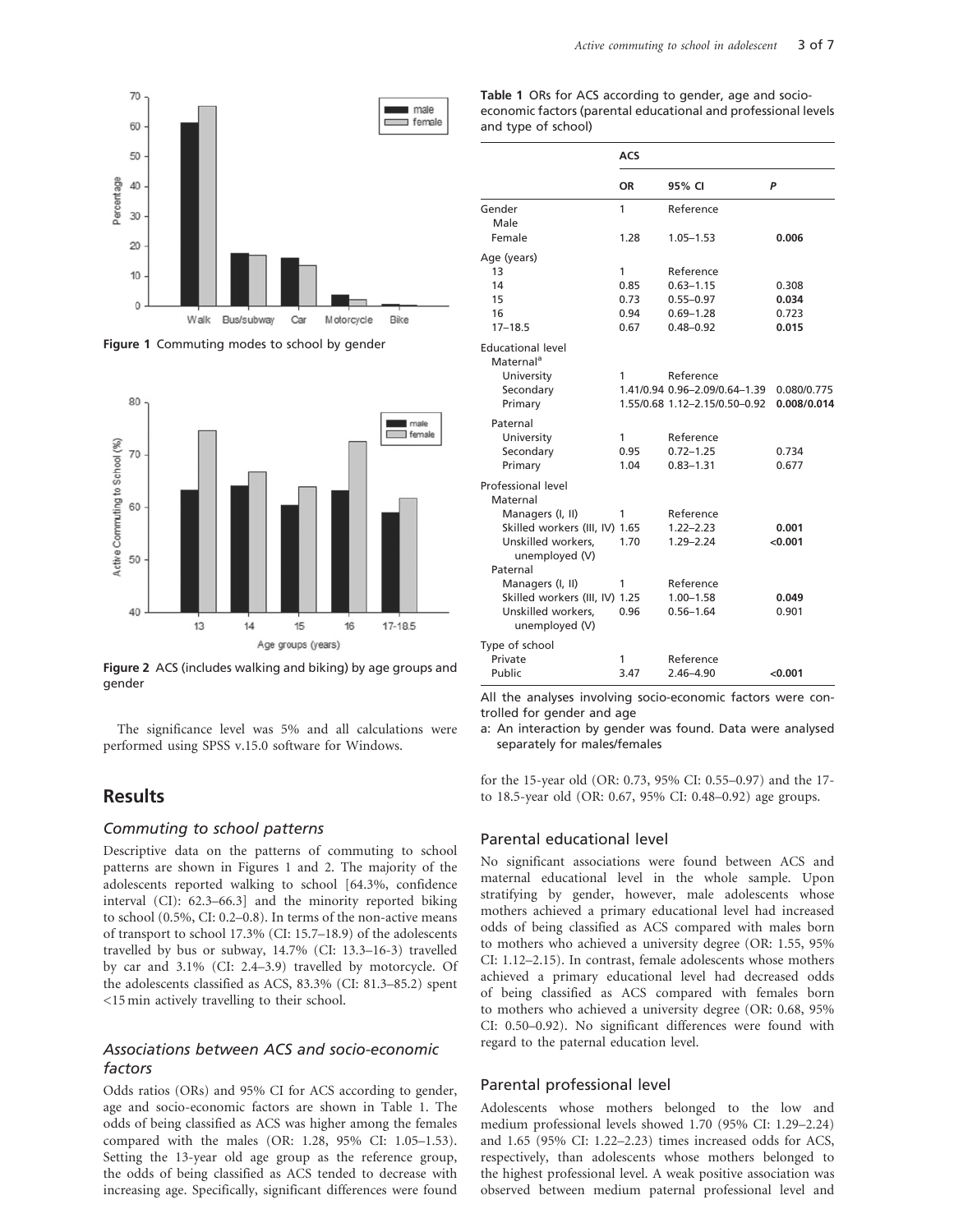| Socio-economic factors |                                   | Males $N$ (%) | Females $N$ (%) | AVENA data $N$ (%) | National data <sup>a</sup> $N$ (%) |
|------------------------|-----------------------------------|---------------|-----------------|--------------------|------------------------------------|
| Educational level      |                                   |               |                 |                    |                                    |
| Maternal               | University                        | 443 (46.2)    | 531 (45.5)      | 974 (45.8)         | 1 499 313 (18.1)                   |
|                        | Secondary                         | 185 (19.3)    | 205 (17.6)      | 390 (18.4)         | 1 732 194 (20.9)                   |
|                        | Primary                           | 331 (34.5)    | 430 (36.9)      | 761 (35.8)         | 5 069 797 (61.1)                   |
| Paternal               | University                        | 479 (50.7)    | 584 (51.5)      | 1063(51.1)         | 1 470 587 (17.5)                   |
|                        | Secondary                         | 174 (18.4)    | 208 (18.3)      | 382 (18.4)         | 2 041 448 (24.3)                   |
|                        | Primary                           | 292 (30.9)    | 342 (30.2)      | 634 (30.5)         | 4 899 128 (58.2)                   |
| Professional level     |                                   |               |                 |                    |                                    |
| Maternal               | Managers (I, II)                  | 165 (18.6)    | 164 (14.9)      | 329 (16.5)         | 642 192 (6.8)                      |
|                        | Skilled workers (III, IV)         | 273 (30.8)    | 341 (30.9)      | 614 (30.9)         | 3 535 837 (37.4)                   |
|                        | Unskilled workers, unemployed (V) | 448 (50.6)    | 597 (54.2)      | 1045 (52.6)        | 5 268 918 (55.8)                   |
| Paternal               | Managers (I, II)                  | 275 (33.6)    | 301(32.1)       | 576 (32.8)         | 1 711 041 (18.4)                   |
|                        | Skilled workers (III, IV)         | 507 (61.9)    | 595 (63.5)      | 1102 (62.8)        | 5 344 370 (57.4)                   |
|                        | Unskilled workers, unemployed (V) | 37 (4.5)      | 41 (4.4)        | 78 (4.4)           | 2 254 053 (24.2)                   |
| Type of school         |                                   |               |                 |                    |                                    |

Table 2 Socio-economic factors of the AVENA participants: an analysis with National data

a: INE (National Institute of Statistics), year 2001, 30–64 age group, Census of population and housing, N = 40670710 (inhabitants), Census

Private 128 (9.5) 75 (5) 203 (7.1) 141 451 (4.6)<sup>b</sup> Public 2912 960 (95.3)<sup>b</sup> 1218 (90.5) 1419 (95) 2637 (92.9) 2912 960 (95.3)<sup>b</sup>

b: INE (National Institute of Statistics), Academic year 2001/02, Statistical yearbook of Spain 2007, N = 3 054 411 students (13-18.5 age group—Avena data). Information from Ministry of Education and Science

high paternal professional level (OR: 1.25, 95% CI: 1.00–1.58). Since a significant interaction was found between maternal professional level and type of school, the analysis was repeated for private and public schools separately. In both analyses maternal professional level showed an inverse significant association with ACS (data not shown).

#### Type of school

The adolescents attending public schools had significantly increased odds of being classified as ACS, compared with the adolescents attending private schools (OR: 3.47, 95% CI: 2.46–4.90). This association remained, even after controlling for parental education and professional levels (data not shown).

#### Additional analysis

When the analyses were adjusted for biological age (Tanner Stage), instead of chronological age, the results remain unchanged. In order to account for the ACS time, a dichotomous variable of commuting time from house to school  $(\leq)15$  and  $>15$  min) was included in the analyses. Since no significant differences were observed, it was excluded from the final model.

### Comparison between the sampled families and national data, according to socio-economic status

Data on parental educational, parental professional level and type of school attended were collected during AVENA and from the national population are shown in Table 2. With respect to the parental education level, a much higher percent of parents from AVENA attained a university degree compared with national data. Regarding the professional level, a higher percent of the adolescent's mothers and fathers from AVENA were classified in the highest professional level compared with national data. In addition, a smaller percent of the adolescent's fathers from AVENA were classified in the lowest professional level compared with national data. Parental education and professional levels from the AVENA study showed higher

socio-economic values than those from national data. The public/private school attendance data were similar between the AVENA study and the national figures from the 2001/2002 academic year.

## **Discussion**

#### ACS patterns

Approximately two thirds of Spanish adolescents used active means to travel to school. Walking was the most common commuting mode to school, and the typical daily journey time was <15 min. Similar ACS prevalence has been reported elsewhere; 69% of Swiss adolescents (13–14 years) reported ACS<sup>17</sup> and 47% and 36% of Asian adolescent males and females  $(14–16 \text{ years})$ , respectively, walked to school.<sup>6</sup> Lower commuting rates were reported by North American adolescents.16,28 Only 15% and 13% of Canadian adolescents (13 and 16 years) walked to school;<sup>16</sup>and only 8% of US adolescents (14–17 years) from North Carolina reported ACS at least 1 day/week.<sup>28</sup> In contrast, a much higher percentage of Danish adolescents aged 15- to 16-year olds reported ACS  $(85\%)$ .<sup>2,4</sup> The percentage of individuals who biked to school was much higher in these Danish adolescents, compared with adolescents from other countries.<sup>3,5,6,8,12,17,28</sup> This is likely to be due to the fact that cycling is a very common form of travel in Denmark, not only in young people, but in the general population.

The results of the present study showed that ACS levels were higher among the Spanish females compared with their male peers. Similar findings have also been reported in European children<sup>2,3</sup> and adolescents,<sup>17</sup> American children<sup>5</sup> and Asian adolescents.<sup>6</sup> However, the opposite pattern has been shown in Australian children<sup>12</sup> and Danish adolescents,<sup>4</sup> where a greater proportion of boys cycled to school compared with girls. This suggests that gender differences in ACS may depend on the means of transport.

Our data concur with findings from other studies in that younger adolescents tend to have higher levels of ACS than older adolescents. In a sample of Canadian adolescents ACS levels were compared across three age groups (9, 13 and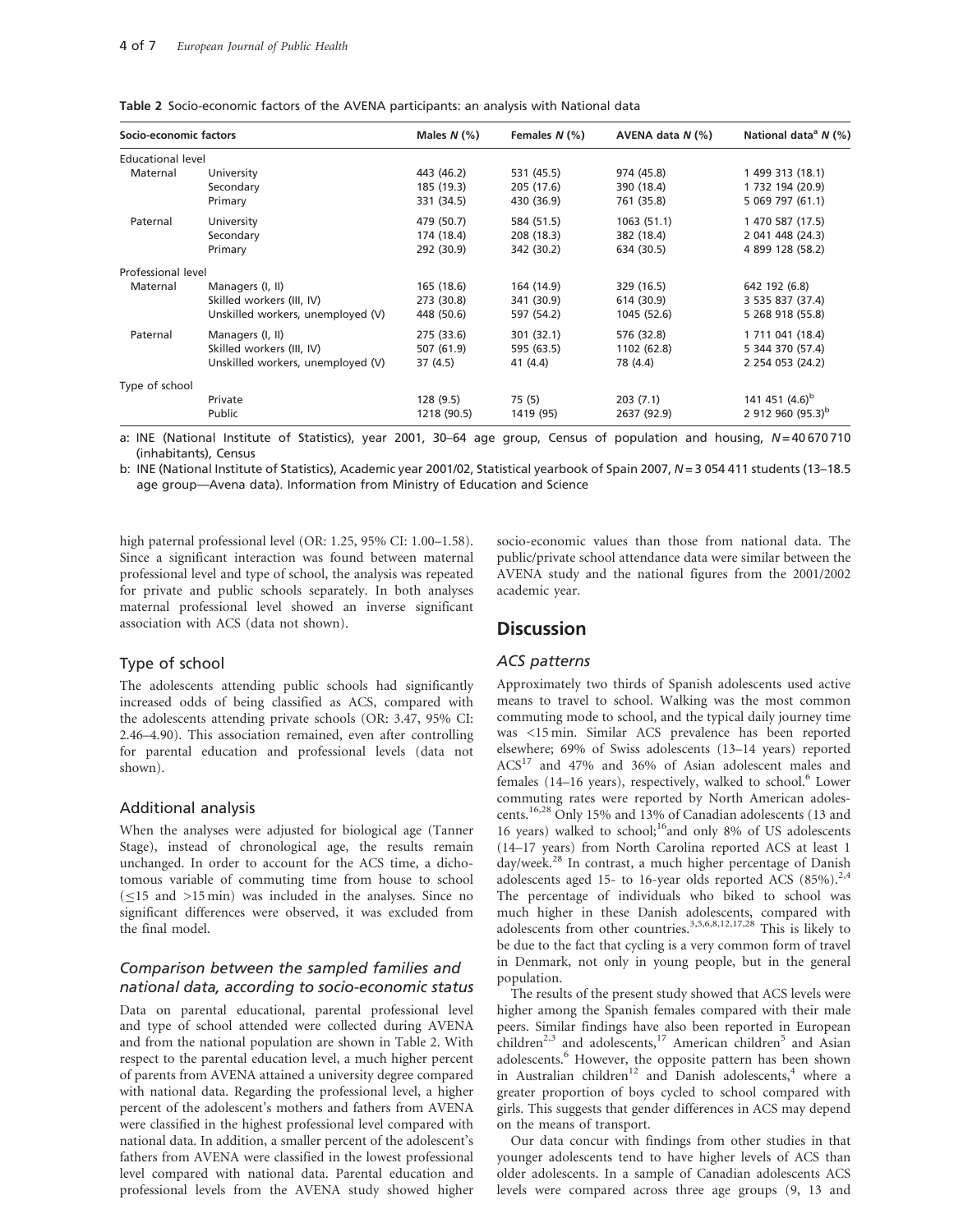16 years old); it was concluded that ACS decreases with increasing age.<sup>16</sup> Considering the type of ACS, Danish adolescents showed a higher ACS by cycling, whereas Danish Children showed a lower ACS on foot.<sup>4</sup> The different age groups considered in the mentioned studies, as well as the differences in the means of ACS, make accurate comparisons difficult.

#### ACS and socio-economic factors

The results obtained in this study showed that adolescents from high socio-economic families had lower levels of ACS, compared with their peers from low socio-economic families. However, the results differed slightly depending on the socioeconomic factor studied. Among the socio-economic factors analysed, the type of school and maternal professional level were the main factors associated with ACS in Spanish adolescents.

Adolescents attending public schools had three and half times higher odds for ACS than their peers attending private schools. The same finding was observed in Australian children<sup>13</sup> and Canadian adolescents.<sup>29</sup> Sending children to public or private schools is a deliberate decision of parents; therefore the type of school could reflect specific characteristics of the parents and/or their professional or education level. Our data showed that attending private schools was associated with a higher family socio-economic level, as measured by parental professional and education levels ( $P \le 0.001$ ). However, attending public schools was associated with higher ACS, compared with those attending private schools; even after controlling for educational and professional factors. This suggests that other factors, in addition to parental education or professional level may influence ACS. The distance from house to school is a socio-environmental factor that could also explain the low ACS in adolescents attending private schools, which has been previously suggested.<sup>12,30,31</sup> Most of Spanish schools are public and strategically located around neighbourhoods, thus making it amenable to walk to school. In contrast, private schools are a minority and usually located in the peripheries of cities. Moreover, the impact of the school to house distance on ACS is stronger when adolescents choose walking instead of cycling to school, as was the case in Spanish adolescents. This suggests that differences in ACS between public and private schools could highly be explained by the school to house distance factor. Further research is needed to confirm this hypothesis.

Maternal professional level was significantly associated with ACS. Adolescents whose mothers belonged to lowest professional level were more likely to show a higher ACS than those belonged to higher professional levels. This association remained significant after controlling for the type of school. Our results showed that maternal socio-economic factors (both professional and educational levels) are associated with ACS of their offspring, while weaker associations were found for paternal socio-economic factors. Accordingly, there is growing evidence indicating that the characteristics of the mothers have a higher influence than those of the fathers on several behaviours.32,33 Data from the Swedish part of the European Youth Heart Study showed that maternal overweight was associated with a higher risk of being overweight and having higher levels of abdominal adiposity in children and adolescents, to a greater extent than paternal overweight.<sup>34</sup> In the current study sample,  $\sim$ 50% of the mothers were unemployed, compared with only 4% of the fathers. Consequently, mothers spend more time at home with their offspring and therefore could have a greater influence on their child's attitudes and behaviours.

Parental professional level was more influential on the adolescents' ACS than the parental educational level of both the mothers and fathers. Similar findings have been reported in Australian children.<sup>13</sup> Families of high socio-economic status may have more cars to drive their offspring to school, and more resources to support motorized transport to school. Collectively this environment may discourage adolescents to be active, and thus be more dependent on their parents.

## Comparison between the sampled families and national data, according to socio-economic status

A higher percent of mothers and fathers from the AVENA study belonged to higher education and professional levels compared with the national population. This finding is in accordance with previous studies<sup>35–37</sup> and suggests that individuals who participate in research studies tend to have a higher socio-economic background than non-participants. In addition, all the AVENA participants lived in capital cities and the national population belonged to both rural and urban areas. It has been reported that populations from urban areas show higher education<sup>36</sup> and professional levels<sup>38</sup> than people from rural areas. This information helps explain the extent of the prevalence of higher socio-econimic status families in the AVENA study.

On the other hand, the public/private school attendance from the AVENA study was very similar to the national figures. This suggests that the findings related to type of school may have a higher representativeness than those drawn for parental educational and professional levels.

Some limitations and strengths need to be considered in this study. The distance from house to school was not registered in the AVENA study. The house to school distance has been shown to be the most common barrier to  $\text{ACS}^{17,18,39}$ and it could explain the difference in the ACS between adolescents attending public and private schools. Future studies comparing patterns of ACS between public and private schools should examine the role of the distance from house to the schools. ACS seems to depend on the socio-economic factor studied; further research into this matter should include as many socio-economic factors as possible, such as family income. Differences of ACS between urban and rural Spanish adolescents cannot be analysed in the current study, since the AVENA participants were sampled from Spanish cities. This is an interesting topic that should be addressed in the future. Moreover, the strength of the association observed for educational and professional factors were rather weak, which suggest than other factors beside those studied in the present study may also determine ACS. Further studies are needed to better understand the associations of parental educational and professional levels with regard to ACS. Finally, most studies have included only a single socio-economic factor and they did not analyse paternal and maternal factor separately. In this regard, the three socio-economic factors included in this study, along with paternal and maternal data, can be viewed as a notable strength. Moreover, the substantial number of subjects and the wide age range are additional strengths of this study.

In conclusion, although most of the Spanish adolescents commuted actively to school, the time spent in this activity was low. High socio-economic levels seem to be related to passive modes of commuting to school. The type of school and maternal professional level seem to be the main socioeconomic factors associated with the ACS in Spanish adolescents. More studies examining the influence of personal, family, social and environmental factors on the ACS behaviour should be carried out.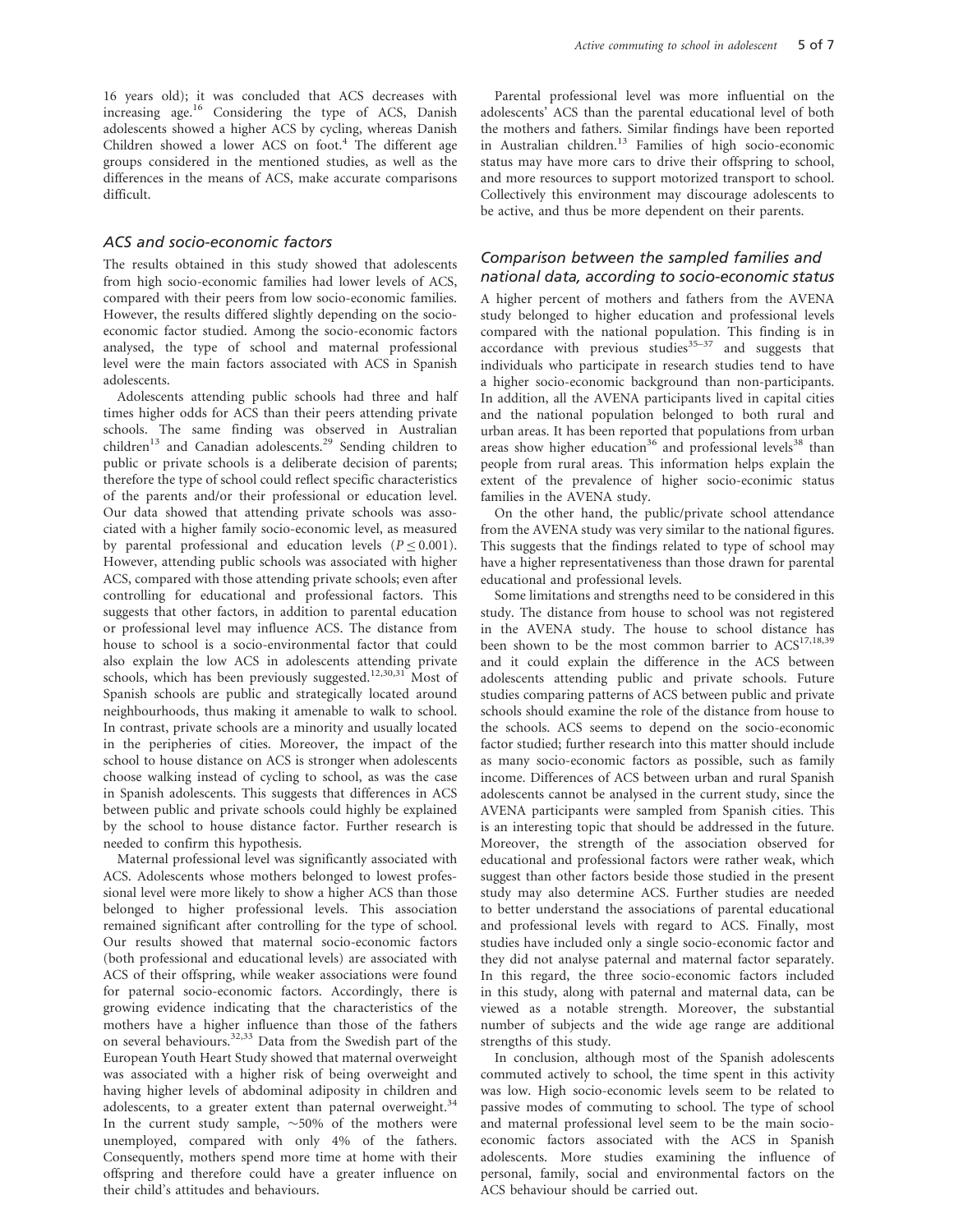## Acknowledgements

We thank Jonathan Mitchell for the meticulous English revision and his useful comments. We also acknowledge the help of all the adolescents that took part in the study, and thank their parents and teachers for their collaboration.

# Funding

Spanish Ministry of Health (FEDER-FSE funds FIS no 00/ 0015, CSD grants 05/UPB32/0, 109/UPB31/03 and 13/UPB20/ 04); Spanish Ministry of Education (EX-2007-1124, EX-2008- 0641, DEP2007-29933-E), Swedish Council for Working Life and Social Research (FAS), and Panrico S.A., Madaus S.A. and Procter and Gamble S.A.

Conflicts of interest: None declared.

# Key points

- Nearly 65% of Spanish adolescents used active ways of travel to school.
- A high socio-economic level was associated with a low ACS.
- Adolescents attending public schools showed higher levels of ACS than their peers attending private schools.
- More studies examining the influence of personal, family, social and environmental factors on the ACS behaviour should be carried out.

# References

- 1 Tudor-Locke C, Neff LJ, Ainsworth BE, et al. Omission of active commuting to school and the prevalence of children's health-related physical activity levels: the Russian Longitudinal Monitoring Study. Child Care Health Dev 2002;28:507–12.
- 2 Cooper AR, Andersen LB, Wedderkopp N, et al. Physical activity levels of children who walk, cycle, or are driven to school. Am J Prev Med 2005;29:179–84.
- 3 Cooper AR, Page AS, Foster LJ, Qahwaji D. Commuting to school: are children who walk more physically active? Am J Prev Med 2003;25:273–6.
- 4 Cooper AR, Wedderkopp N, Wang H, et al. Active travel to school and cardiovascular fitness in Danish children and adolescents. Med Sci Sports Exerc 2006;38:1724–31.
- 5 Sirard JR, Riner WF, McIver KL, Pate RR. Physical activity and active commuting to elementary school. Med Sci Sports Exerc 2005;37:2062–9.
- 6 Tudor-Locke C, Ainsworth BE, Adair LS, Popkin BM. Objective physical activity of Filipino youth stratified for commuting mode to school. Med Sci Sports Exerc 2003;35:465–71.
- 7 Duncan EK, Duncan JS, Schofield G. Pedometer-determined physical activity and active transport in girls. Int J Behav Nutr Phys Act 2008;5:2.
- 8 Gordon-Larsen P, Nelson MC, Beam K. Associations among active transportation, physical activity, and weight status in young adults. Obes Res 2005;13:868–75.
- 9 Hamer M, Chida Y. Active commuting and cardiovascular risk: a metaanalytic review. Prev Med 2008;46:9–13.
- 10 Ortega FB, Ruiz JR, Castillo MJ, Sjöström M. Physical fitness in childhood and adolescence: a powerful marker of health. Int J Obes (Lond) 2008;32:1–11.
- 11 Ruiz JR, Castro-Piñero J, Artero EG, et al. Predictive validity of healthrelated fitness in youth: a systematic review. Br J Sports Med, Epub ahead of print: 12 March 2009, doi: 10.1136/bjsm.2008.056499.
- 12 Timperio A, Ball K, Salmon J, et al. Personal, family, social, and environmental correlates of active commuting to school. Am J Prev Med 2006;30:45–51.
- 13 Carlin JB, Stevenson MR, Roberts I, et al. Walking to school and traffic exposure in Australian children. Aust N Z J Public Health 1997;21:286–92.
- 14 Hu G, Pekkarinen H, Hänninen O, et al. Physical activity during leisure and commuting in Tianjin, China. Bull World Health Organ 2002;80:933–8.
- 15 Lee C. Environment and active living: the roles of health risk and economic factors. Am J Health Promot 2007;21(4 suppl):293–304.
- 16 Pabayo R, Gauvin L. Proportions of students who use various modes of transportation to and from school in a representative population-based sample of children and adolescents, 1999. Prev Med 2008;46:63–6.
- 17 Bringolf-Isler B, Grize L, Mäder U, et al. Personal and environmental factors associated with active commuting to school in Switzerland. Prev Med 2008;46:67–73.
- 18 McDonald NC. Critical factors for active transportation to school among low-income and minority students. Evidence from the 2001 National Household Travel Survey. Am J Prev Med 2008;34:341–4.
- 19 Moreno LA, Joyanes M, Mesana MI, et al. Harmonization of anthropometric measurements for a multicenter nutrition survey in Spanish adolescents. Nutrition 2003;19:481–6.
- 20 González-Gross M, Castillo MJ, Moreno L, et al. Feeding and assessment of nutritional status of Spanish adolescents (AVENA Study). Assessment of risks and intervention proposal. Nutr Hosp 2003;18:15–28.
- 21 Moreno LA, Fleta J, Mur L, et al. Indices of body fat distribution in Spanish children aged 4.0 to 14.9 years. J Pediatr Gastroenterol Nutr 1997;25:175–81.
- 22 Mendoza R, Sagrera MR, Batista JM. Conductas de los escolares españoles relacionadas con la salud [Health Behaviour in School-aged Children] (1986– 1990). Madrid: Consejo Superior de Investigaciones Científicas, 1994.
- 23 Álvarez-Dardet C, Alonso J, Domingo A, Regidor E. La medición de la clase social en ciencias de la salud. Informe de un grupo de trabajo de la Sociedad Española de Epidemiología [The Measurement of Social Class in Health Sciences. Report of a Working Group of the Spanish Society of Epidemiology]. Barcelona: S G Editores, 1995.
- 24 Regidor E. La clasificación de clase social de Goldthorpe: marco de referencia para la propuesta de medición de la clase social del grupo de trabajo de la sociedad española de epidemiología [The Classification of Goldthorpès Social Class: Reference to the Measurement of Social Class of Spanish Society of Epidemiology's Working Group]. Rev Esp Salud Publica 2001;75:13–22.
- 25 Berra S, Borrell C, Rajmil L, et al. Perceived health status and use of healthcare services among children and adolescents. Eur J Public Health 2006;16:405–14.
- 26 Censuses of population and housing [database on the Internet]. INE (National Institute of Statistics). 2001. Available at:<http://www.ine.es/> (accessed 08 December 2007).
- 27 Statistical yearbook of Spain (database on the Internet). INE (National Institute of Statistics). 2007. Available at:<http://www.ine.es/> (accessed 08 December 2007).
- 28 Evenson KR, Huston SL, McMillen BJ, et al. Statewide prevalence and correlates of walking and bicycling to school. Arch Pediatr Adolesc Med 2003;157:887–92.
- 29 Robertson-Wilson J, Leatherdale S, Wong S. Social-ecological correlates of active commuting to school among high school students. J Adolesc Health 2008;42:486–95.
- 30 Frank L, Kerr J, Chapman J, Sallis J. Urban form relationships with walk trip frequency and distance among youth. Am J Health Promot 2007; 21(4 suppl):305–11.
- 31 Heelan KA, Donnelly JE, Jacobsen DJ, et al. Active commuting to and from school and BMI in elementary school children - preliminary data. Child Care Health Dev 2005;31:341–9.
- 32 Aranceta J, Pérez-Rodrigo C, Ribas L, Serra-Majem L. Sociodemographic and lifestyle determinants of food patterns in Spanish children and adolescents: the enKid study. Eur J Clin Nutr 2003;57(suppl 1):S40.4.
- 33 Vereecken CA, Keukelier E, Maes L. Influence of mother's educational level on food parenting practices and food habits of young children. Appetite 2004;43:93–103.